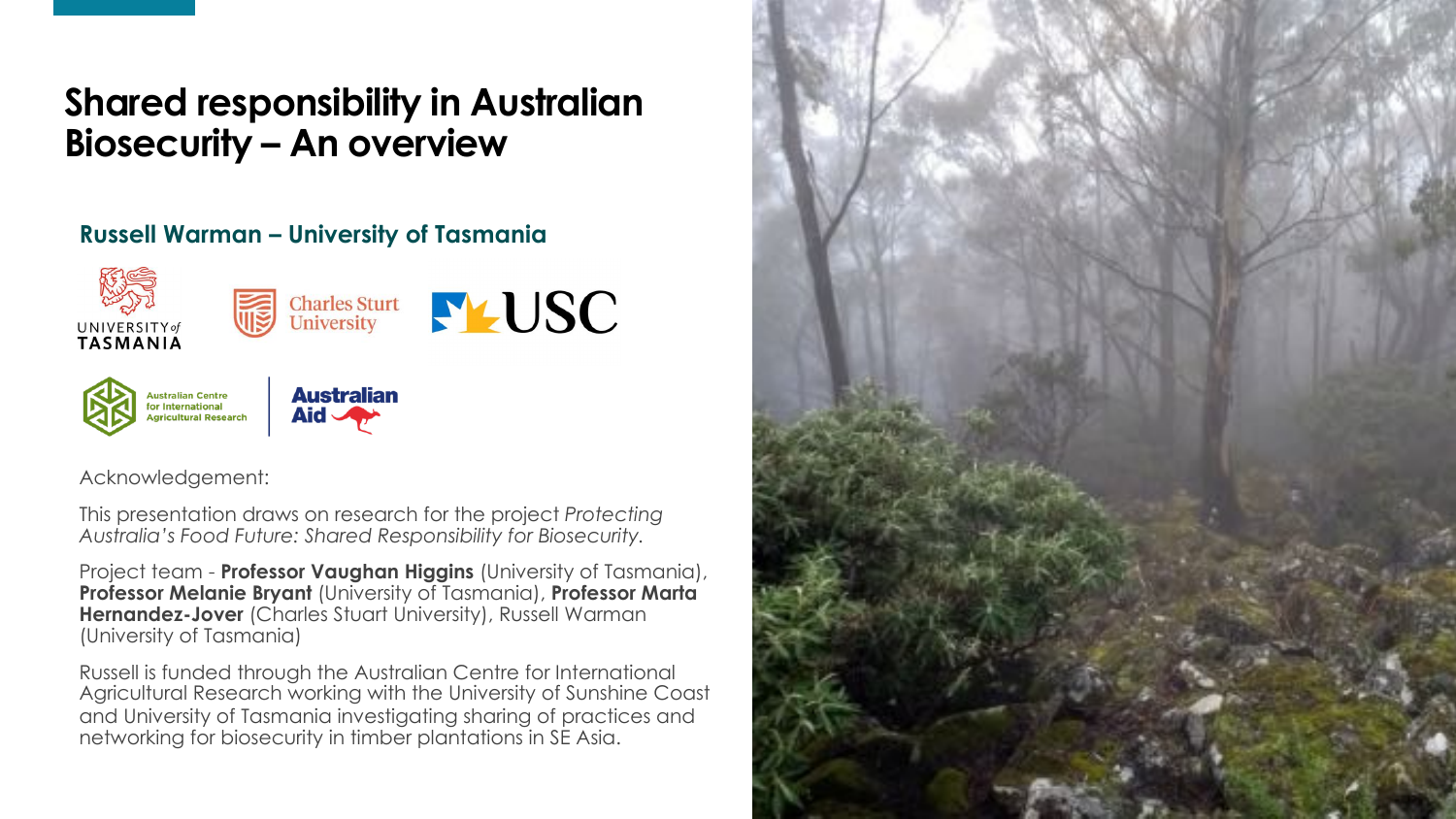## **What is biosecurity**

### **Broadly**

Biosecurity is concerned with managing the unwanted movement of biological life – pest and diseases – and their impacts on forests, crops, livestock, environment and human health.

### **Origins**

1980s US veterinary poultry practice

National security concerns

WTO and sanitary and phytosanitary measures – trade driven

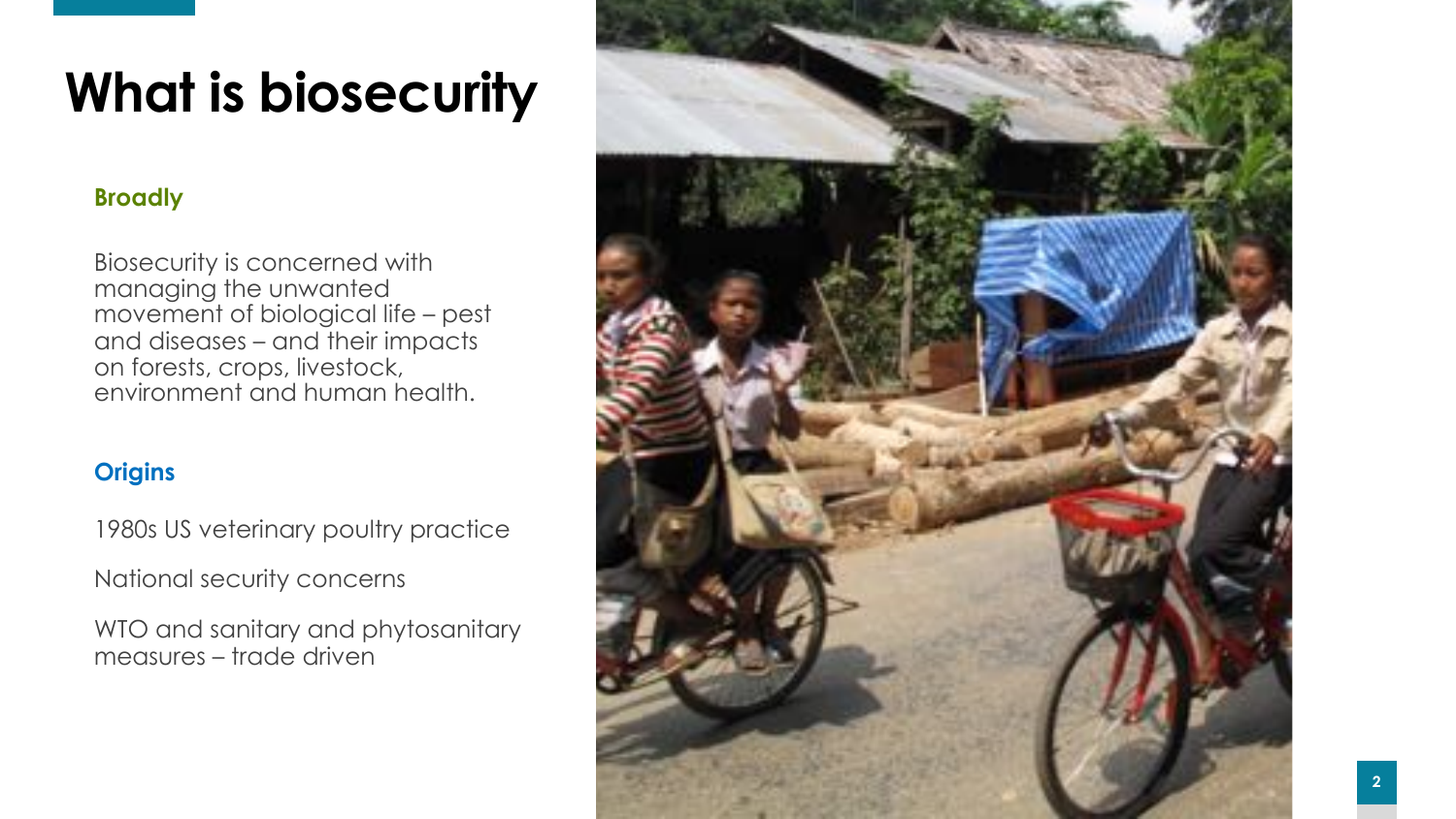### **Biosecurity and shared responsibility**

**The Australian case – Quarantine to biosecurity**

- Shift from border/quarantine to continuum approach
- Shift from government centric to broad community ownership of problems and solutions
- Drivers of this change technologies, mobilities and neoliberal and devolved governance

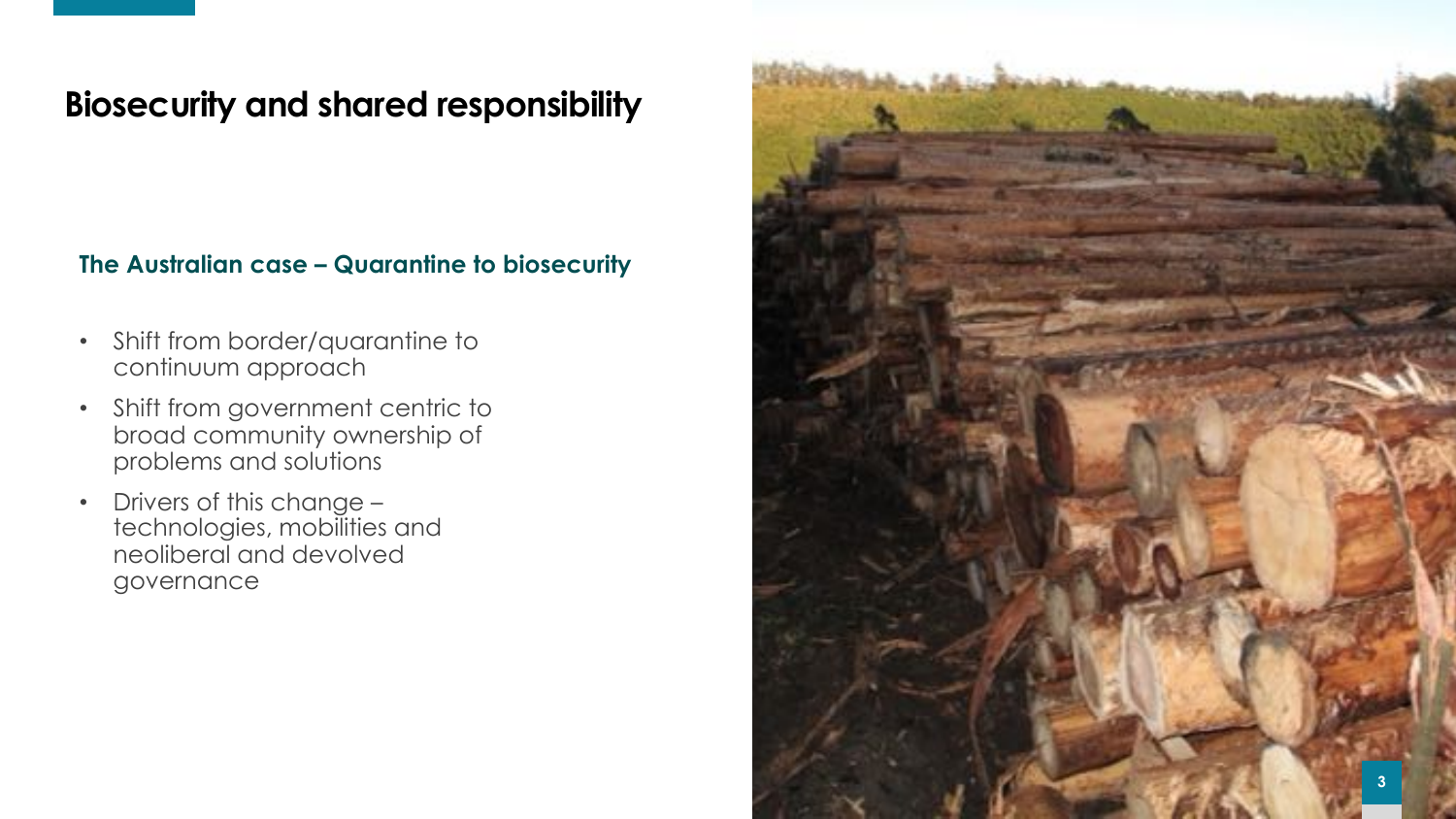## **Shared Responsibility – in practice**

**Key features of shared responsibility practice in Australia**

- Sharing of 'resources'
- Working together techniques

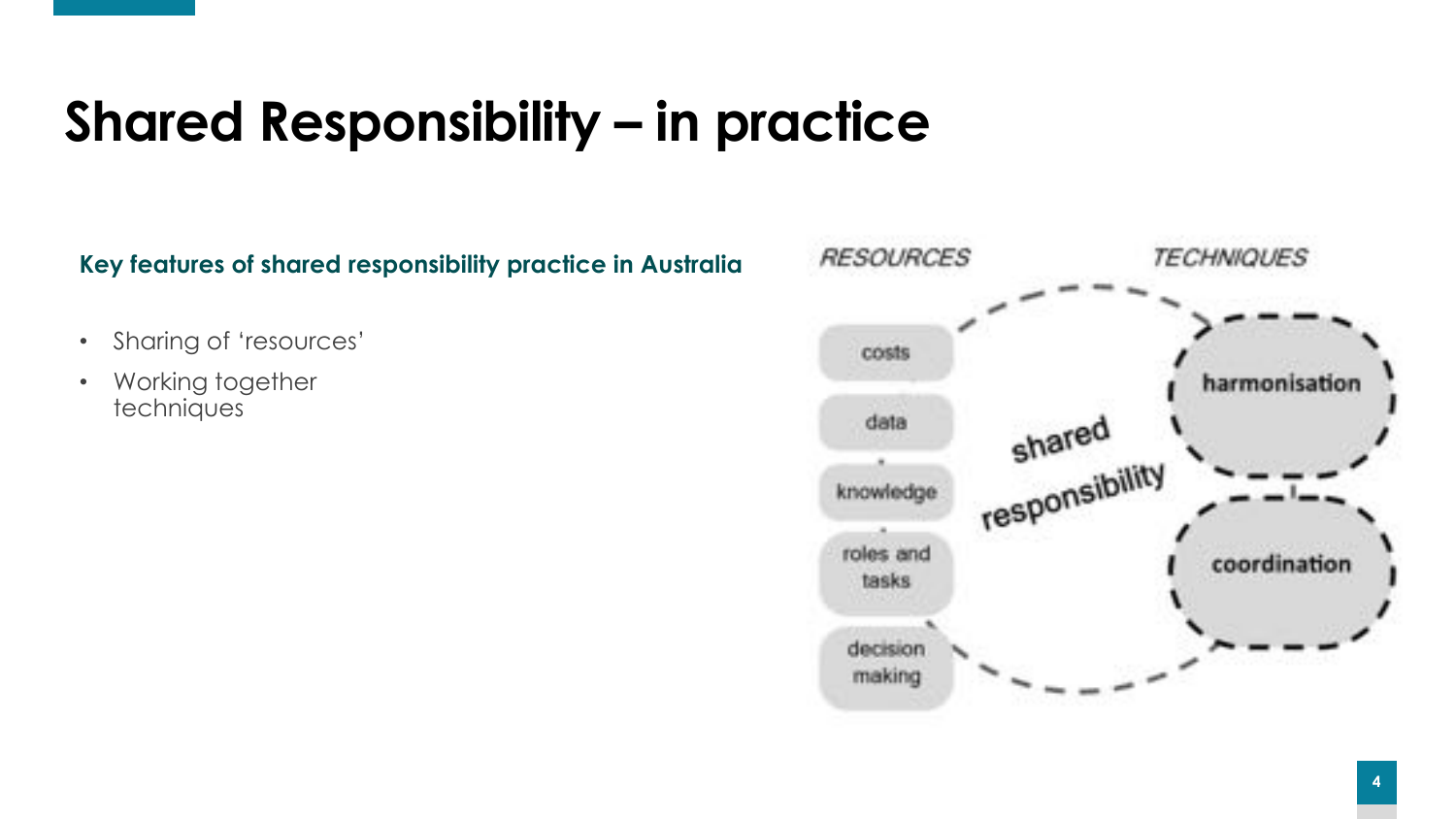### **Shared Responsibility – a work in progress**



### **Policy/Legislative change**

Federation and progressive and negotiated legislative change

#### **Industry engagement**

- Engagement with peak bodies
- Key agreements for emergencies
- Accreditation
- Supply chain surveillance

#### **Citizen Science and Public engagement**

- Community biosecurity groups
- Citizen science surveillance
- Educating a travelling and import/exportoriented population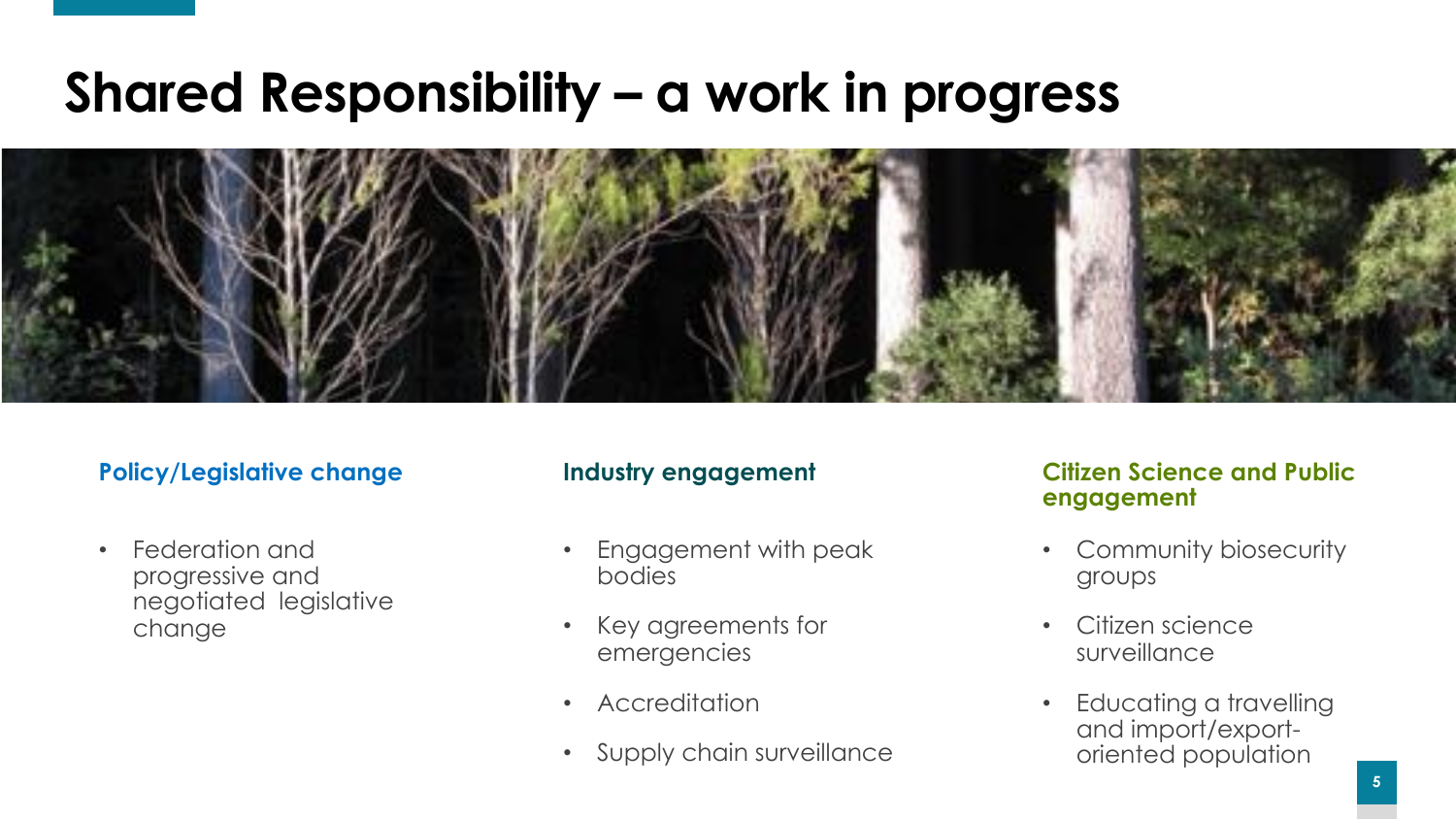### **Conclusion**

**\***

- Shared responsibility recognizes biosecurity cannot be done alone or in isolation
- Shared responsibility involves change in policy, practice and culture this takes time and effort
- Look for integrative synergies (work with partner industries, sectors, countries – build into sustainable forest management systems – apply One Health – align with Sustainable Development Goals)